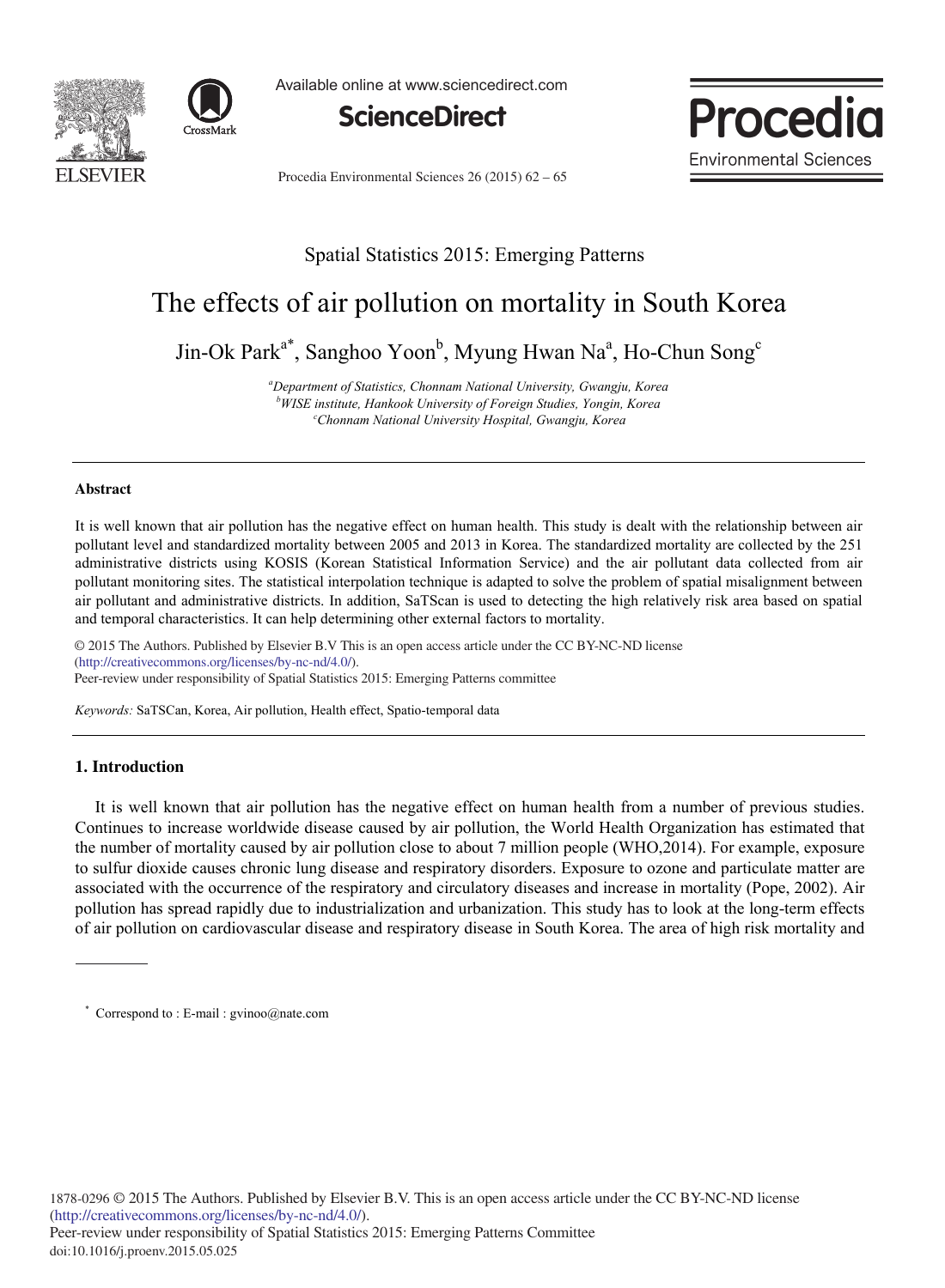air pollution were calculated by SaTScan, which is software to detect spatial or space-time disease clusters and to evaluate the statistical significance of disease cluster. Visualization of cluster can help to understand the relationship between air pollution and mortality of each diseases.

#### **2. Study Area and Data**

The study area is the entire administrative area of South Korea in 2012. In 2012, the total population in Korea was 50,948,272. The focus in this study is a circulatory system disease (hypertensive disease, heart disease, ischemic heart disease, other heart disease, cerebrovascular disease) and diseases of the respiratory system (pneumonia, chronic airway disease). In addition, the air pollution is SO2, PM10, O3, NO2, CO.

The standardized mortality for diseases of the respiratory system, diseases of the circulatory system between 2005 and 2013 in Korea collected by the 251 administrative districts using KOSIS (Korean Statistical Information Service) and the air pollutant data for the same period collected from air pollutant monitoring sites for each area.

#### **3. Methodology**

#### *3.1. Software for The Spatial and Space-Time Scan Statistic*

In order to evaluate the overall spatial correlation, Moran's index I was calculated for distribution of cardiovascular diseases and respiratory diseases mortality. Moran's I ranges from  $-1$  to  $+1$ , a positive/negative sign indicating positive/negative spatial autocorrelation. Cluster detection was performed in SaTScan with a Poisson model. Statistical cluster for concerned area are mapped according to the likelihood ratio of SaTScan. This study used likelihood ratio  $\gamma$  of the Poisson model and the Poisson model for SaTScan is as follows :

$$
\gamma = \left(\frac{c}{E[c]}\right)^c \left(\frac{C-c}{C-E[c]}\right)^{C-c} I\bigcirc
$$

C is total value, c is the observed value and  $\mathbb{E}[\mathbf{c}]$  is the expected value and  $\mathbb{I}(\cdot)$  is an indicator function.

#### *3.2. Geographically Weighted Regression*

Geographic weighted regression (GWR) was performed to analyze the spatial correlation between air pollution and cardiovascular diseases, respiratory diseases. Compared to general regression analysis, which reflect the regression coefficients with study area, GWR is locally estimating the regression coefficients, whereby describe the change in the independent variables based on the location of the spatial unit. GWR uses the weighted matrix (W) between regions to compute  $\mathbf{g}_{tt}$ , respective region's regression coefficients, with respect to the variable *j*, which depends on the geographical location  $\mathbf{i}$ . GWR's regression analysis is as follows :

$$
Y_i = \beta_{0i} + \sum_{j=1} \beta_{ji} X_{ji} + \epsilon_{i^{\nu}}
$$

$$
\widehat{\beta_{JI}} = (X^tW_iX)^{-1}(X^tW_iY)_{\tau'}
$$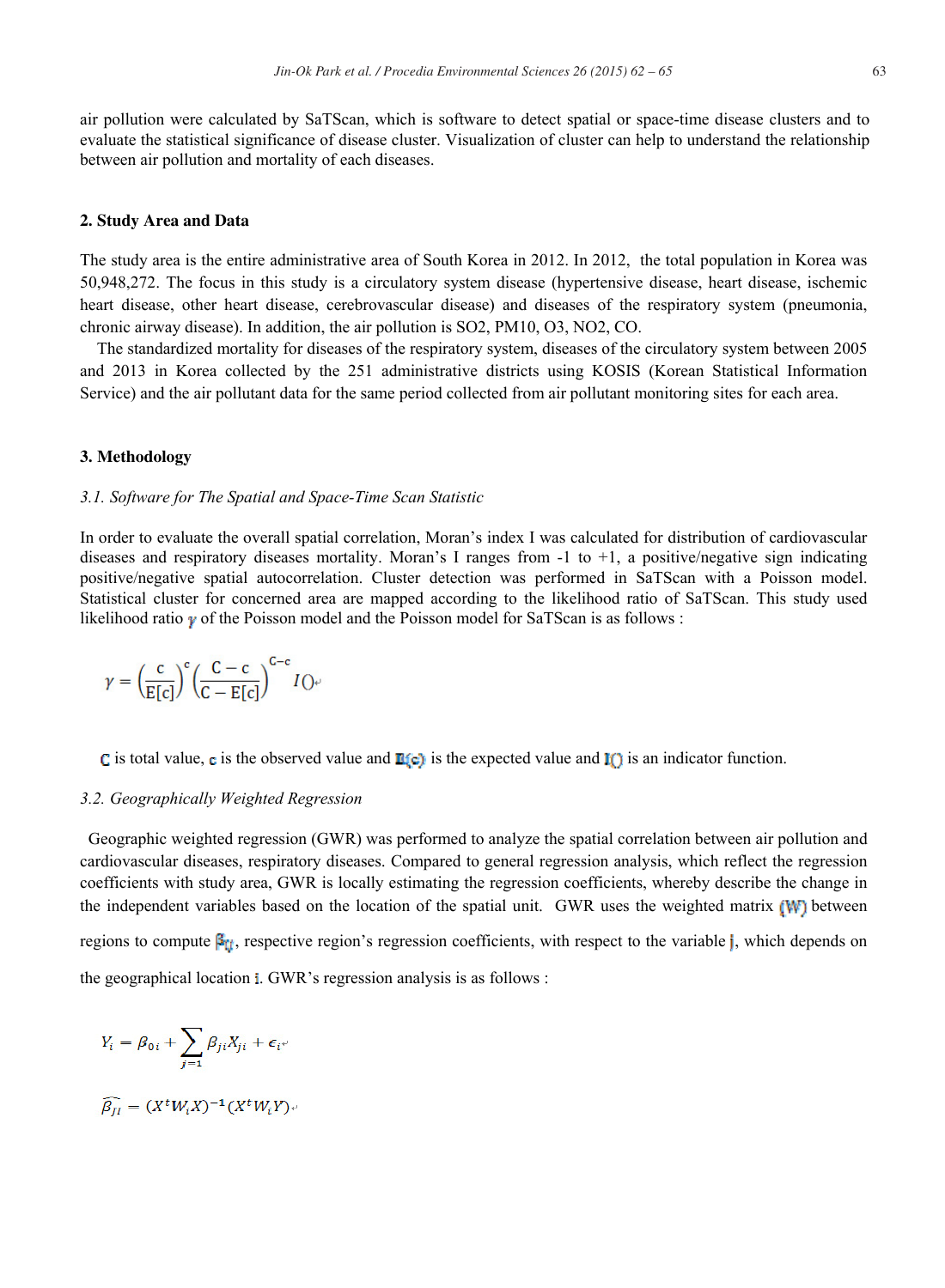is the location of the entire region, Y represents cardiovascular diseases, respiratory diseases mortality, the independent variable is the air pollution, and the regression coefficients and error term are represented as  $\beta$  and  $\epsilon$ . The geographical weighted estimates of regression coefficient  $(\bar{P}_M)$  is calculated by a weighted least-squares, and  $W_i$ is the degree of local neighborhood  $\pm$ .

# **4. Results**



Fig. The regional clustering by SaTScan from diseases of the circulatory system (left) and diseases of the respiratory system(right). Color represents the relative risk.

| Color of location | Population at risk | Number of case | Relative risk | Log likelihood ratio | P-value  |
|-------------------|--------------------|----------------|---------------|----------------------|----------|
| Red               | 334,800,000        | 161,544        | 1.30          | 4766.45              | < 0.000  |
| Yellow            | 9300.000           | 4,380          | 1.25          | 98.52                | < 0.000  |
| Orange            | 74,400,000         | 31,504         | 1.12          | 197.61               | < 0.000  |
| Green             | 427,800,000        | 170.148        | 1.06          | 233.83               | < 0.000  |
| Sky blue          | 9,300,000          | 3,892          | 1.11          | 19.43                | 0.000058 |
| Blue              | 9,300,000          | 3,892          | 1.11          | 19.43                | 0.000058 |
| Dark blue         | 9,300,000          | 3,880          | 1.10          | 18.23                | 0.00016  |
| Tomato            | 9,300,000          | 3,880          | 1.10          | 18.23                | 0.00016  |
| Purple            | 27,900,000         | 11.080         | 1.05          | 13.23                | 0.011    |

Table1. Significant clusters by SaTScan from diseases of the circulatory system in South Korea, 2005-2013

Table2. Significant clusters by SaTScan from diseases of respiratory system in South Korea, 2005-2013

| Color of location | Population at risk | Number of case | Relative risk | Log likelihood ratio | P-value |
|-------------------|--------------------|----------------|---------------|----------------------|---------|
| Red               | 176,700,000        | 28,168         | 1.37          | 1234.53              | < 0.000 |
| Orange            | 1,162,500,000      | 143.760        | 1.07          | 240.23               | < 0.000 |
| Yellow            | 9,300,000          | 1.452          | 1.33          | 53.65                | < 0.000 |
| Green             | 9,300,000          | 1.428          | 1.31          | 47.01                | 0.0000  |
| Tomato            | 9,300,000          | 1.248          | 1.18          | 15.90                | 0.0011  |

In the visualization result, relative risk of diseases of the circulatory system in near the Gyeongsangnam-do came highly, diseases of the respiratory system emerged highly in near the Gangwon-do. In addition, the relative risk was higher than the top of the area goes down. In general, in the south can be seen that the higher the risk for diseases of the respiratory system. The regulation may be necessary for the prevention of air pollution and disease.